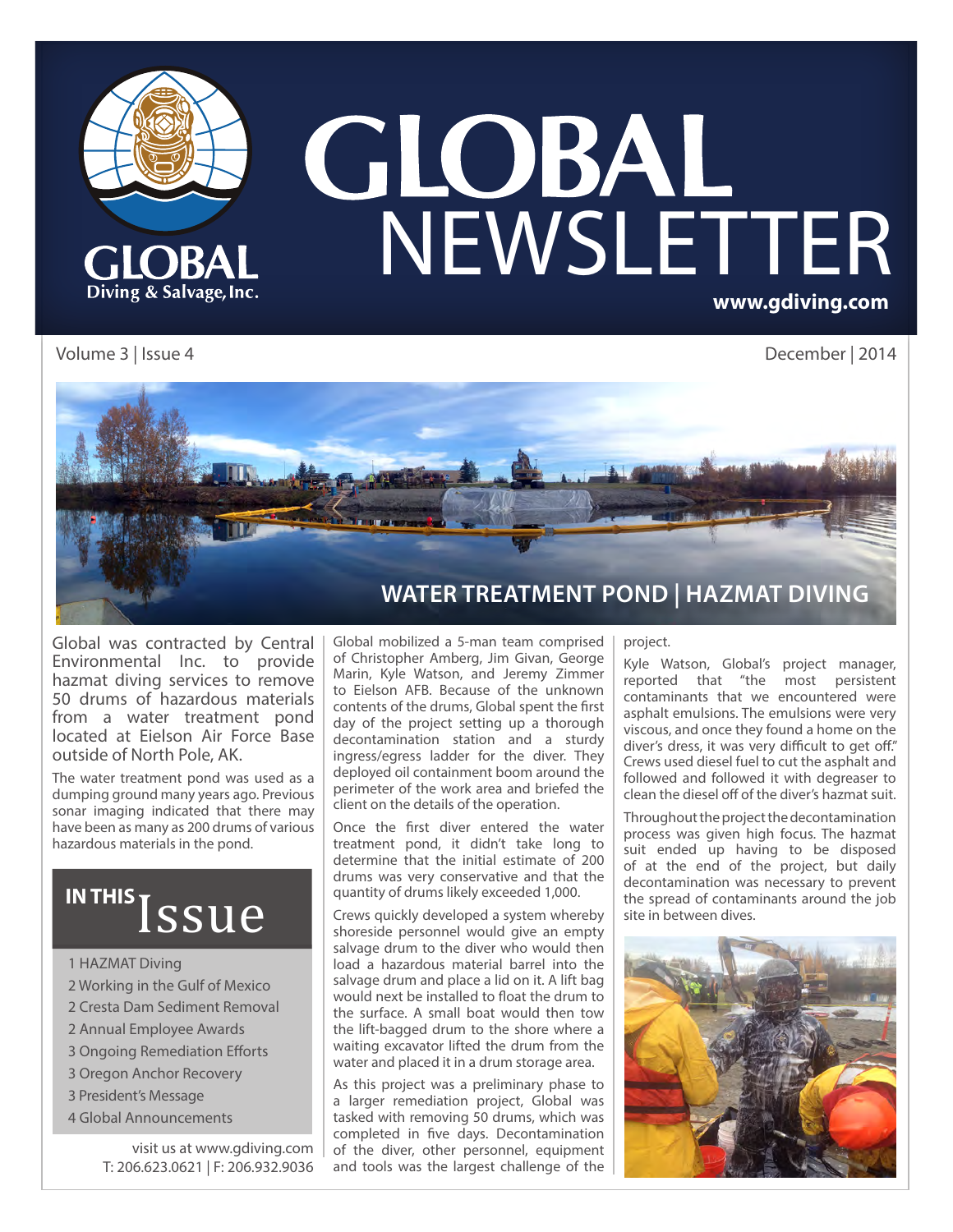# GLOBAL NEWSLETTER

# **8,000 FEET OF SEAWATER**



The BW Pioneer is moored in the Gulf of Mexico at a depth of 8,000 feet. It is the only Floating Production Storage and Offload (FPSO) in the Gulf of Mexico, and it's the first of its kind built with a Disconnectable Submerged Turret Production Mooring System. This system allows the FPSO to disconnect from the buoy and head to sheltered waters in the event of a hurricane.

In November, Global was asked to perform a 5-year UWILD on the vessel and an extensive UT study on the submerged turret. Diving was to be conducted from the deck of the Pioneer during production with only 2 available locations to set up the IMCA dive spread. Global and its crew were up to the task, designing and engineering a solution to an unusual problem.

The crew consisted of: Mike Herness, Jim Givan, Paul Holden, Colins Goertzen, Shaun Roberts, Kelly Aguero, Cale Hoffman, Matt Saenz, Kalin Martushev, Jacob Bannach, Dominik Miles and John Lapeyrouse. Many thanks to all of the office staff who helped with the project.



## **Drum Gate Sediment Removal**

Global Diving recently completed a rigorous underwater inspection and maintenance program on the Cresta Dam drum gate system located in Plumas County, California.

The work was a significant part of an inspection protocol developed following modifications performed to both the Rock Creek and Cresta Dam drum gates in 1999- 2000. The primary maintenance task was removal of sediment accumulation in the drum gate chambers that presented a hazard to normal and safe gate operation. The project was unique and challenging due to strict environmental regulatory constraints. This required separation of the sediment suspended in the dredge outflow, disposal of the retained sediment offsite, and treatment of the retained effluent to the degree allowing its return to the reservoir free of turbidity and retained solids.

The initial phase of the project was performed in the fall of 2013 at Rock Creek Dam with a large, barge based water treatment system. Lessons learned during the Rock Creek Dam project resulted in significant changes to the treatment

#### **PRESENTING THE EMPLOYEE AWARDS**...........

Global has always-and will alwaysplace the safety of its employees in the highest regard. We are proud to announce the recipients of the annual Safety Awards for their participation in maintaining the highest safety standards on current projects and helping ensure that it is improved on future endeavors.

**Alaska - Zach Coots California - Joel Silver Gulf Coast - Shaun Roberts PNW - Alex Hess**

Since 2006, Global has awarded the unique 'Yoke' to an employee who goes above and beyond. The Yoke Award plaque appropriately reads, "Presented annually to the employee who best exemplifies the Global spirit by their willingness to shoulder the load."

It comes with great pride that Global announces the **Yoke Award winner is Randy Baron**, the Pacific Northwest Dive Operations Manager.

process for the Cresta Dam effort. As at Rock Creek Dam, divers conducted penetration dives through 48" inlet piping into two drum gate chambers measuring 28x124 feet, removing accumulated sediment from the chambers using a 4" diesel suction dredge.

In contrast to Rock Creek Dam, however, the material was transported via hard and soft plumbing over several hundred feet along the crest of the dam to two 18,000 gallon settling tanks stage topside. The modified treatment process separated the sediment from the water using a polymer additive, returning the water to the reservoir after running it through a weir tank system and polishing filters. The retained sediment was removed from the tanks by a vac-truck and transported to a disposal site 12 miles away.

Both drum gates were fully cleared of sediment, and the project was completed under budget and on time. The two year drum gate maintenance effort at Rock Creek and Cresta Dam resulted in development of a proven process that will be used as a template for future projects.

Thank you to the crew for all of their hard work - Spencer Dell, Brian Donnalley, Dave Gill, Fred Foster, Rick Heaslet, Kevin Severns,<br>Joel Silver, Jared Soares, and Victor Tucker.

#### **NEW** Resource Calendar

This is a new online employee resource for upcoming Global events. Listings include safety meetings, training opportunities, HR enrollment dates, office closures, parties, and other important Global proceedings.

The employee resource calendar is available on the Global website for all employees to access information.

**www.gdiving.com/calendar**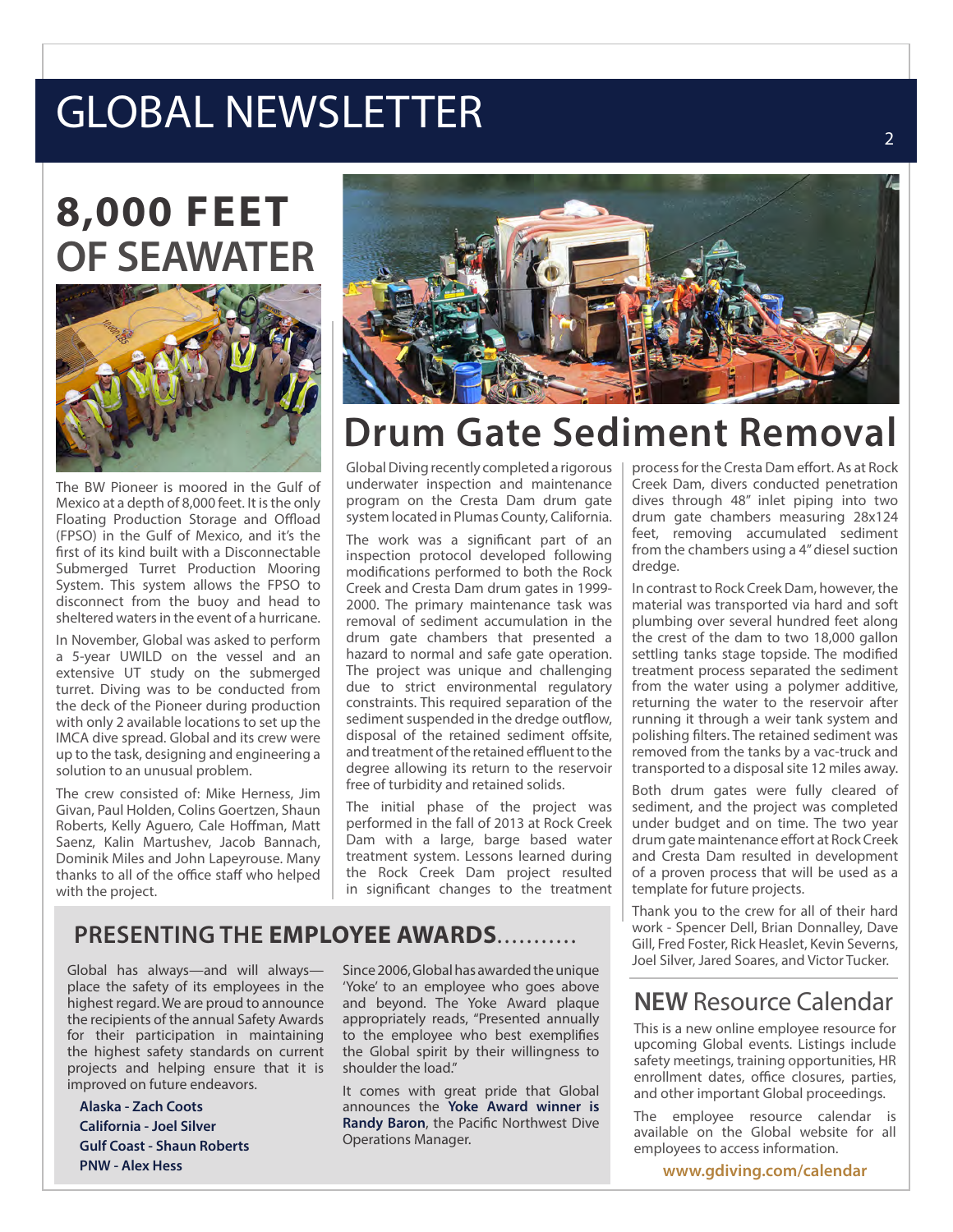#### Makah Nation: **Remediation Efforts on Tatoosh & Waadah Islands**

For several years, Global has worked closely with the Makah Nation to remediate abandoned military structures and soil contamination on tribal lands. Over three weeks this year, Global demolished 3 munitions bunkers and 5 other structures; removing several hundred cubic yards of lead-and-petroleum contaminated soil from Tatoosh and Waadah Islands. The work was conducted on both islands concurrently, and all materials were moved by helicopter.

Tatoosh Island is a rugged island off Cape Flattery while Waadah is a heavily-forested island at the mouth of Neah Bay. Both islands have major cultural significance for the tribe.

During WWII, the US military had a considerable presence on these islands. This project is part of an ongoing effort to return these islands to their natural state by removing legacy structures and contaminated soil.

A landing zone was established in Neah Bay to service both worksites. Helicopters transported excavators and flew all materials and personnel. Despite uncooperative weather the project was successfully completed.

Thanks to the crew: Chris Stokes, Jeff Eyler, Brent Seymour, Ernie Cheeka, Daniel Tejano, Jeremiah Greene, Thuan Ngo, Pat Chappelle and Alex Hess.



### **OREGON ANCHOR RECOVERY**

During installation of a prototype wave power generation facility in the high swell area of Oregon's Pacific coast, a 600-ton anchor was damaged and misplaced in 220 feet of seawater. Located two miles offshore of the rugged coast in one of the most challenging marine environments, the anchor consisted of a massive concrete cylinder that was 32 feet in diameter with a height of 27 feet and had multiple internal tanks.

Global was called in to retrieve the anchor. A detailed technical work plan was developed to repair piping, lighten the anchor using compressed air, and lift it with a customdesigned rigging system featuring heave compensation necessary for operating in the constant sea swells. Special laboratory testing was done to prove that our methodology would work. Despite the severe time restrictions of surface-supplied mixed-gas diving, Global's efficient and

experienced dive team completed repairs and rigging with only eight dives from Curtin Maritime's derrick and accommodation barge.

Utilizing Global's lifting system in combination with a tug, the anchor was safely raised to the surface and delivered to Coos Bay. Thank you to Bill Akan, Matt Ballard, Spencer Dell, Dave Edmisten, Dan Gilchrist, Chris Hume, Pete Jobes, John Lapeyrouse, Andy Lawrence, Sterling Ulrich, and Erik Woltjen.



#### PRESIDENT'S MESSAGE BY DEVON GRENNAN

As we reach the end of another busy year, I want to take a moment and thank everyone for the dedication and hard work that is demonstrated at Global every day, both in the field and in the office.

This year was marked with many successful projects and several high-profile casualty response, marine construction, and offshore projects throughout all of our regions. As many of you may have realized, we did not have any substantial "anchoring" projects in any of our service lines this year (projects spanning multiple months in duration and which keep us busy for long periods of time). This was very unusual considering the company's past ten years, but our management, bidding, and estimating teams are all working to ensure that the 2015 work schedule stabilizes.

Following a severely depressed and extremely competitive market in the Gulf Coast, we had to make the difficult decision to significantly downsize our Houston regional office. I can't say enough about the employees who continued to perform at the highest level over the course of the past year in this region, most notably Don Hosford, Shawntel Johnson, Karina Gonzalez, Matt Benesch, John Lapeyrouse, and Mike Herness. We all cannot thank them enough for their contributions.

Although we transferred a majority of the

regional equipment back to the West Coast, we still have SAT IV and a full IMCA surface/ mixed gas spread staged in Houston for rapid deployment. We are still actively bidding and developing business with oil and gas clientele for operations in the Gulf of Mexico and internationally. Offshore operations will continue to be an important strategy in Global's future.

Looking forward to 2015, we are placing a heavy emphasis on business development and expansion in a variety of services and locations. Internally, we are also looking very closely at how to have a more effective safety program and how we can get everyone engaged in the process. Safety is not only of paramount importance for our employees and their families.

Finally, we began a professional development campaign last April at our Summit; I am disappointed that we are not further along than we are. It still remains the most important thing we can do for our employees. Global is a company that relies solely on its employees to execute the professional work that our clients call us for, and a continued, forward thinking program will provide opportunities for both our employees and for Global.

**Thanks again for everyone's hard work over this past year, and I'm looking forward to a prosperous 2015!**